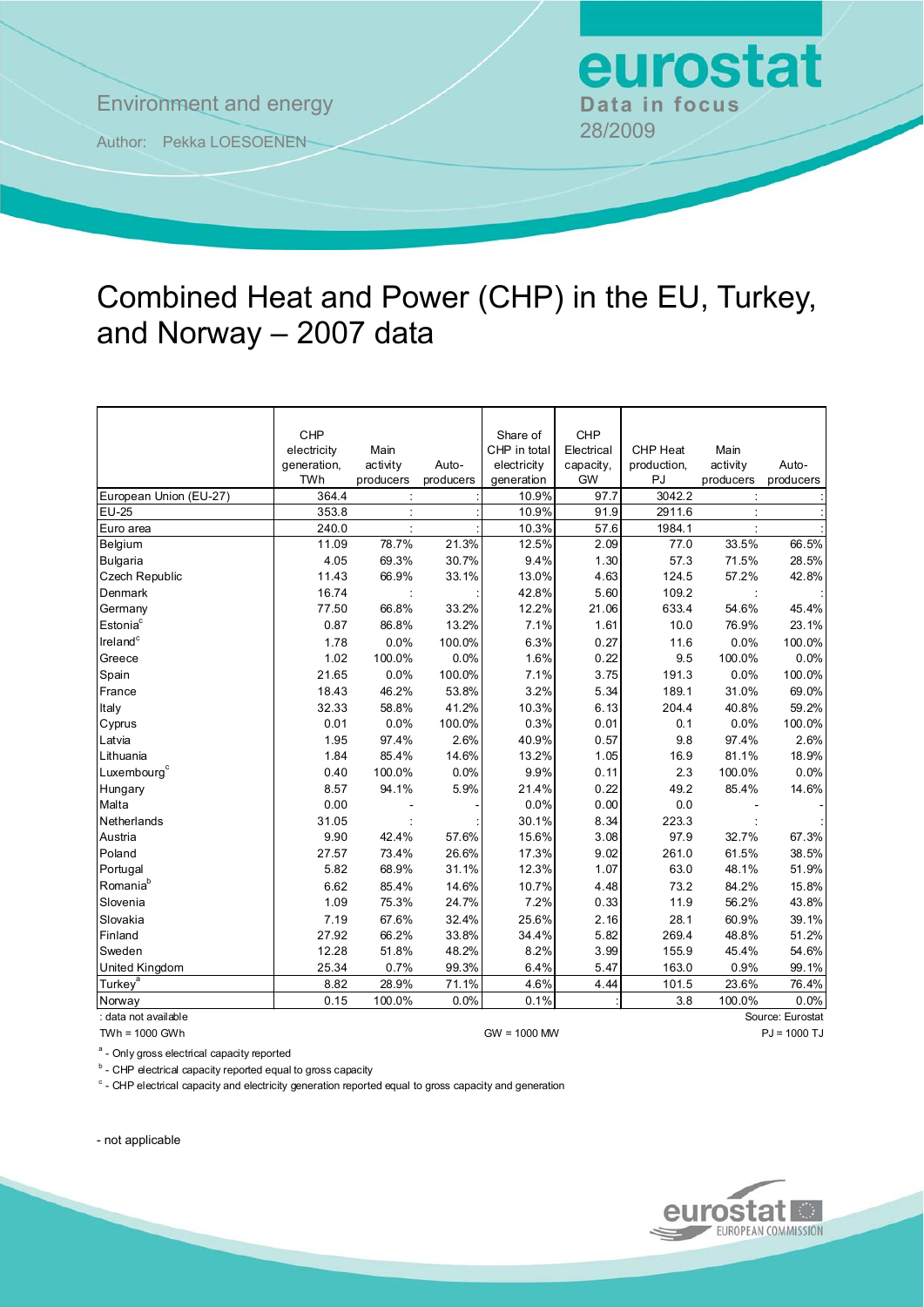|                        | Fuel input into   | Solid fossil | Oil and oil |             |            |             |  |
|------------------------|-------------------|--------------|-------------|-------------|------------|-------------|--|
|                        | CHP <sub>PJ</sub> | fuels        | products    | Natural gas | Renewables | Other fuels |  |
| European Union (EU-27) | 8412.2            | 34.6%        | 5.9%        | 38.4%       | 11.9%      | 9.2%        |  |
| Euro area              | 4868.5            | 15.4%        | 7.8%        | 52.9%       | 14.6%      | 9.4%        |  |
| Belgium                | 147.0             | 1.5%         | 2.5%        | 65.0%       | 8.9%       | 22.2%       |  |
| Bulgaria               | 113.9             | 55.7%        | 5.0%        | 34.4%       | 0.0%       | 4.9%        |  |
| Czech                  | 390.6             | 83.5%        | 1.7%        | 4.4%        | 4.0%       | 6.5%        |  |
| Denmark                | 318.9             | 55.0%        | 3.6%        | 21.9%       | 16.3%      | 3.2%        |  |
| Germany                | 1319.0            | 23.4%        | 4.5%        | 46.1%       | 15.0%      | 11.0%       |  |
| Estonia                | 24.0              | 60.9%        | 0.4%        | 31.6%       | 7.0%       | 0.0%        |  |
| Ireland                | 21.7              | 3.7%         | 0.1%        | 93.1%       | 0.6%       | 2.6%        |  |
| Greece                 | 87.4              | 89.1%        | 0.6%        | 0.6%        | 0.3%       | 9.5%        |  |
| Spain <sup>d</sup>     | 415.4             | 1.6%         | 8.8%        | 77.0%       | 0.0%       | 12.7%       |  |
| France                 | 378.2             | 4.4%         | 2.1%        | 56.2%       | 22.3%      | 14.9%       |  |
| Italy                  | 993.5             | 0.5%         | 19.1%       | 67.9%       | 5.2%       | 7.3%        |  |
| Cyprus                 | 0.3               | 0.0%         | 100.0%      | 0.0%        | 0.0%       | 0.0%        |  |
| Latvia                 | 20.0              | 0.9%         | 2.2%        | 93.8%       | 3.0%       | 0.0%        |  |
| Lithuania              | 39.4              | 0.7%         | 16.7%       | 78.6%       | 4.0%       | 0.0%        |  |
| Luxembourg             | 4.1               | 0.0%         | 0.0%        | 89.9%       | 10.1%      | 0.0%        |  |
| Hungary                | 104.4             | 6.3%         | 0.2%        | 82.0%       | 3.4%       | 8.1%        |  |
| Malta                  | 0.0               |              |             |             |            |             |  |
| Netherlands            | 585.3             | 14.7%        | 2.5%        | 70.7%       | 5.1%       | 6.9%        |  |
| Austria                | 235.2             | 11.4%        | 9.0%        | 38.6%       | 27.2%      | 13.9%       |  |
| Poland                 | 1508.4            | 91.1%        | 2.9%        | 2.5%        | 1.9%       | 1.6%        |  |
| Portugal               | 106.1             | 0.0%         | 33.9%       | 23.8%       | 37.7%      | 4.7%        |  |
| Romania                | 221.4             | 52.1%        | 6.2%        | 40.8%       | 0.0%       | 0.9%        |  |
| Slovenia               | 64.2              | 86.6%        | 0.4%        | 9.6%        | 3.3%       | 0.2%        |  |
| Slovakia               | 243.0             | 24.1%        | 1.8%        | 9.8%        | 1.2%       | 63.1%       |  |
| Finland                | 511.1             | 31.8%        | 1.9%        | 20.0%       | 43.9%      | 2.4%        |  |
| Sweden                 | 241.3             | 7.6%         | 7.4%        | 5.3%        | 72.8%      | 7.0%        |  |
| United Kingdom         | 318.5             | 4.1%         | 2.1%        | 69.9%       | 2.4%       | 21.6%       |  |
| Turkey                 | 291.1             | 6.5%         | 14.2%       | 70.1%       | 0.5%       | 8.7%        |  |
| Norway                 | 4.8               | 15.7%        | 0.0%        | 0.4%        | 42.0%      | 42.0%       |  |

<sup>d</sup> - Other fuels include renewables

## **Methodology**

- 1. In Malta there is no CHP generation.
- 2. The fuel input is based on Net Calorific Values.
- 3. Category "Other fuels" includes amongst others industrial wastes and coal gases.
- 4. The data collection is based on Directive 2004/8/EC. According to the implementation guidelines of this Directive (Commission Decision 2008/952/EC) the fuel input refers to fuel used for CHP heat and electricity generation, i.e. the fuel for non-CHP electricity and heat is excluded. However, these implementation guidelines were adopted only recently and the reporting practices may differ between Member States.
- 5. The Main activity producers generate electricity and heat for sale as their primary activity. Autoproducers generate electricity and heat wholly or partially for their own use as an activity which supports their primary activity.
- 6. The share of CHP electricity generation is calculated as the CHP electricity generation divided by the total gross electricity generation, including the generation in pumped storage power stations.